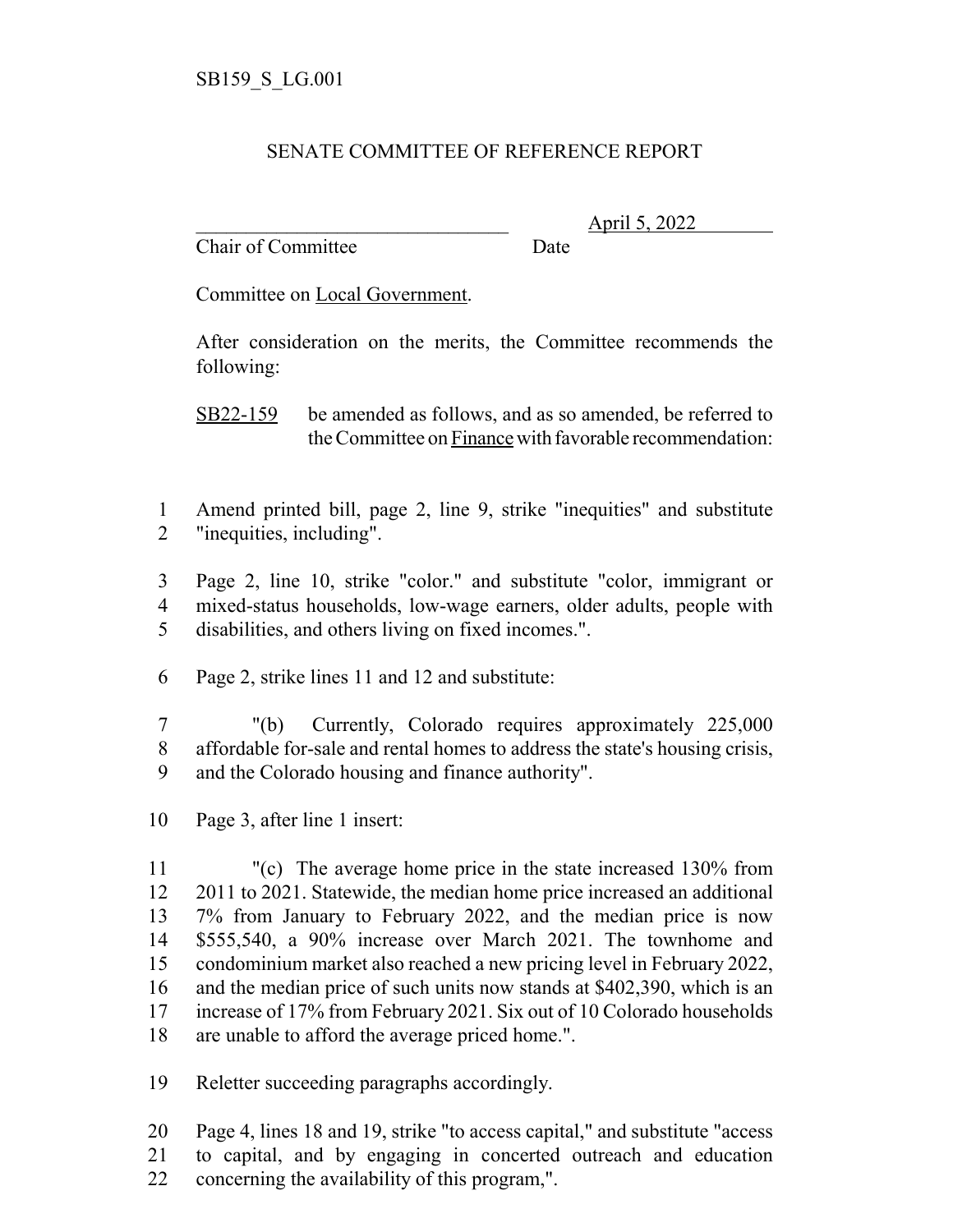Page 5, line 4, strike "developments." and substitute "developments, and the purchase of land or buildings for future development within a defined timeline. In addition, funding to maintain existing affordable housing through projects that incorporate permanent supportive housing is intended to compliment tangential legislative efforts and aims to support individuals experiencing homelessness, victims of domestic violence or sexual assault, and individuals living with disabilities.".

- Page 5, line 25, strike "TWENTY" and substitute "FORTY".
- Page 6, line 2, strike "TWENTY" and substitute "FORTY".
- Page 6, strike lines 24 through 27 and substitute:

 "(i) "MIXED INCOME DEVELOPMENT" MEANS HOUSING THAT INCORPORATES MIXED INCOME DEVELOPMENT IN THAT SOME, BUT NOT ALL, HOUSING UNITS WITHIN A PARTICULAR DEVELOPMENT HAVE RESTRICTED RATES AT OR BELOW THE INCOME LEVELS SPECIFIED IN 15 SUBSECTION (1)(b) OF THIS SECTION IN ADDITION TO SOME UNITS THAT ARE ABOVE SUCH INCOME LEVELS WITH OR WITHOUT SUCH RESTRICTED RATES.".

- Page 7, strike lines 1 through 4.
- Page 8, after line 8 insert:

20 "(d) ANY LOAN MADE UNDER THE LOAN PROGRAM BY THE STATE, ANY DEPARTMENT, DIVISION, OR AGENCY OF THE STATE, OR ANY 22 ADMINISTRATOR TO A DISTRICT, AS DEFINED IN SECTION 20 (2)(b) OF 23 ARTICLE X OF THE STATE CONSTITUTION, MUST EITHER BE APPROVED BY 24 THE VOTERS OF THE DISTRICT IN ACCORDANCE WITH SECTION 20(4)(b) OF 25 ARTICLE X OF THE STATE CONSTITUTION OR BE STRUCTURED SO THAT IT IS NOT A MULTIPLE-FISCAL YEAR DIRECT OR INDIRECT DISTRICT DEBT OR OTHER FINANCIAL OBLIGATION WHATSOEVER THAT REQUIRES VOTER 28 APPROVAL UNDER SECTION 20 (4)(b) OF ARTICLE X OF THE STATE CONSTITUTION.".

 Page 8, lines 15 and 16, strike "DEVELOPMENT PROJECTS," and substitute "DEVELOPMENT,".

Page 8, line 21, strike "HOUSING AND" and substitute "HOUSING,".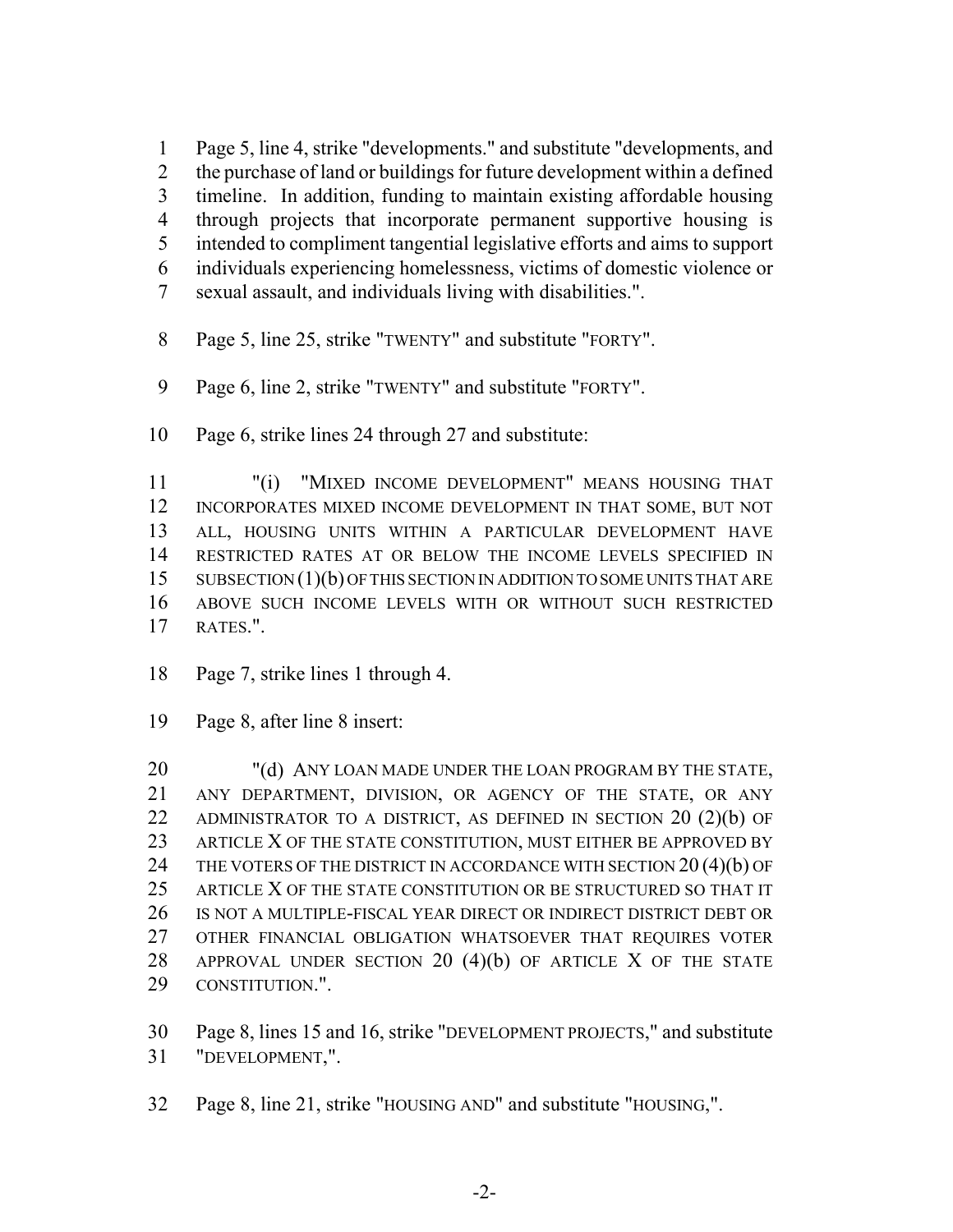- Page 8, line 22, after "STRUCTURES," insert "LAND, AND BUILDINGS,".
- Page 8, after line 25 insert:

 "(c) INCREASE THE SUPPLY OF NEW AFFORDABLE FOR-SALE HOUSING STOCK BY PROVIDING FUNDING TO ASSIST WITH THE COST OF CONSTRUCTION, INCLUDING BUT NOT LIMITED TO COSTS ASSOCIATED WITH LAND ACQUISITION, TAP FEES, BUILDING PERMITS, OR IMPACT FEES.".

- Reletter succeeding paragraphs accordingly.
- 8 Page 9, line 7, strike " $(3)(c)$ " and substitute " $(3)(d)$ ".
- Page 9, line 10, after "THE" insert "PURCHASE OF AND THE".

 Page 9, line 12, after "HOUSING" insert "UNITS, INTEGRATED INTO NONSEGREGATED HOUSING DEVELOPMENTS,".

Page 10, after line 2 insert:

 "(f) CREATE PERMANENTLY OR LONG-TERM AFFORDABLE HOMEOWNERSHIP OPPORTUNITIES".

- Page 10, line 26, strike "AND".
- Page 10, after line 26 insert:

 "(i) THE MEANS BY WHICH ELIGIBLE RECIPIENTS WHO FACE BARRIERS IN ESTABLISHING BORROWER RELATIONSHIPS WITH TRADITIONAL LENDERS WILL BE INFORMED OF THE LOAN PROGRAM AND ENCOURAGED TO APPLY FOR A LOAN FINANCED THROUGH THE LOAN PROGRAM; AND".

Page 10, line 27, strike "(i)" and substitute "(j)".

 Page 11, strike line 14 and substitute "OPPORTUNITIES; (IV) INCLUDE UNITS THAT ARE RESTRICTED FOR RENTAL USAGE TO PERSONS WITH DISABILITIES OR THAT INCLUDE UNIVERSAL DESIGN FEATURES THAT ALLOW INDIVIDUALS TO RESIDE IN THEIR DWELLING UNITS AS THEY AGE; OR".

Renumber succeeding subparagraph accordingly.

Page 14, line 11, after "MONEY," insert "THE USE OF LOAN MONEY ALONG